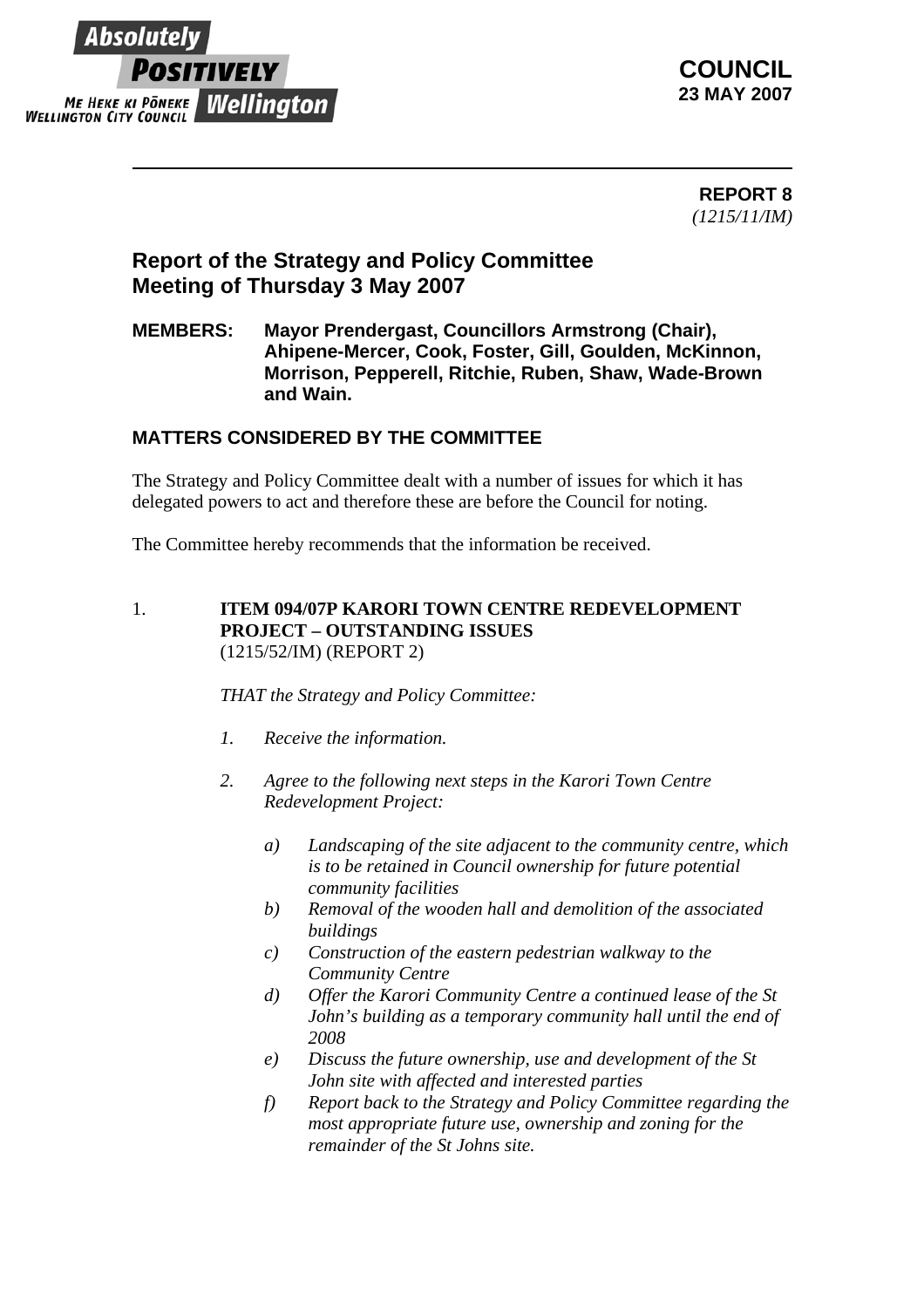- *3. Note that the cost of the above works is \$360,000 and that this expenditure has been budgeted for in the Karori Town Centre project.*
- *4. Note that in the most recent consultation over half of submitters requested that the St Johns site remain in public ownership and be retained for community use.*
- *5. Note that the Karori Hall Replacement Committee is seeking alternative sources of funding to build a new community hall on the site adjacent to the new community centre.*
- *6. That the land next to the Community Centre is made available to the Karori Community Centre and Karori Community Hall Replacement Committee\* for the period of five years for the purpose of building a community hall.*
- *7. That this arrangement will be reviewed by end of 2009 to determine whether significant progress has been made towards fundraising for a hall.*

*(\*or a Trust to be established for the purposes of fundraising for and constructing a hall)* 

## 2. **ITEM 095/07P INFILL HOUSING REVIEW – PROPOSED DISTRICT PLAN CHANGE 56: MANAGING INFILL HOUSING DEVELOPMENT**

(1215/52/IM) (REPORT 3)

*THAT the Strategy and Policy Committee:*

- *1. Receive the information.*
- *2. Agree to notify Proposed Plan Change 56 (attached as Appendix one of the officer's report) in accordance with the First Schedule of the Resource Management Act 1991. Please note that an annotated version of the changes is attached as Appendix Four of this report.*
- *3. Agree to adopt the Section 32 Report for Proposed Plan Change 56 (attached as Appendix two of the officer's report).*
- *4. Note that the notification of Plan Change 56 will be coordinated with the release of the discussion paper on a targeted approach to infill housing to ensure a combined public consultation package on infill housing is presented to the public.*